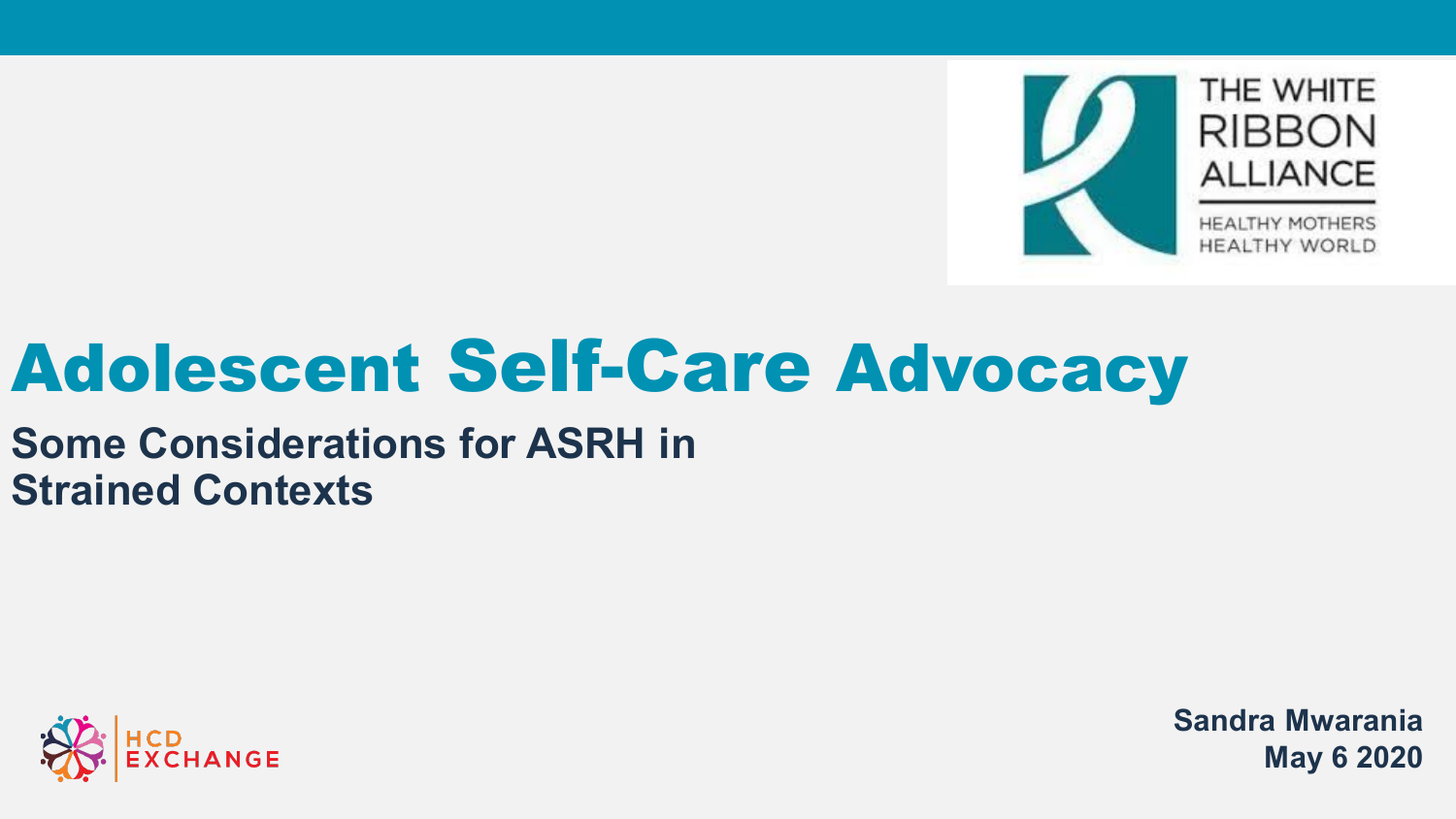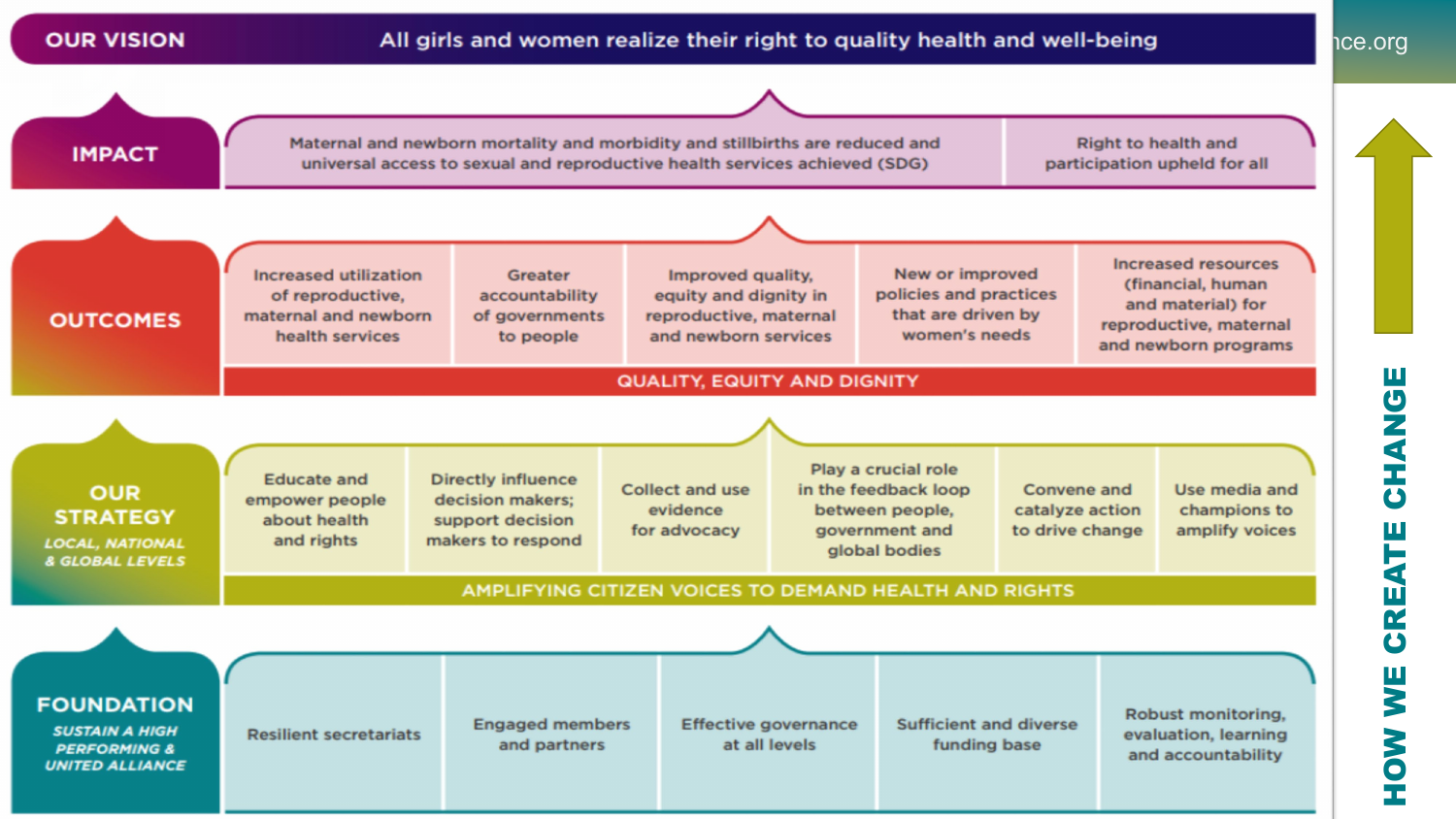

## **Building a Self-Care Movement**

'Women, children and adolescents [and youth] are potentially the most powerful agents for improving their own health and achieving prosperous and sustainable societies.' UN Global Strategy for Women's, Children's and Adolescents Health 2016-2030

- A whole-community approach, including adolescents, should be engaged in the process of deciding health priorities and shaping health services
- Tapping on the potential of individual and community agency is the essence of the self-care approach and the model upon WRA is built
- From July 2019 January 2020: Conducted a series of advocacy consultations in Kenya, Indonesia, Malawi, Nigeria, Tanzania, Uganda and United States to develop a road map to powerfully ignite a SRHR self-care movement; give momentum to the growing self-care movement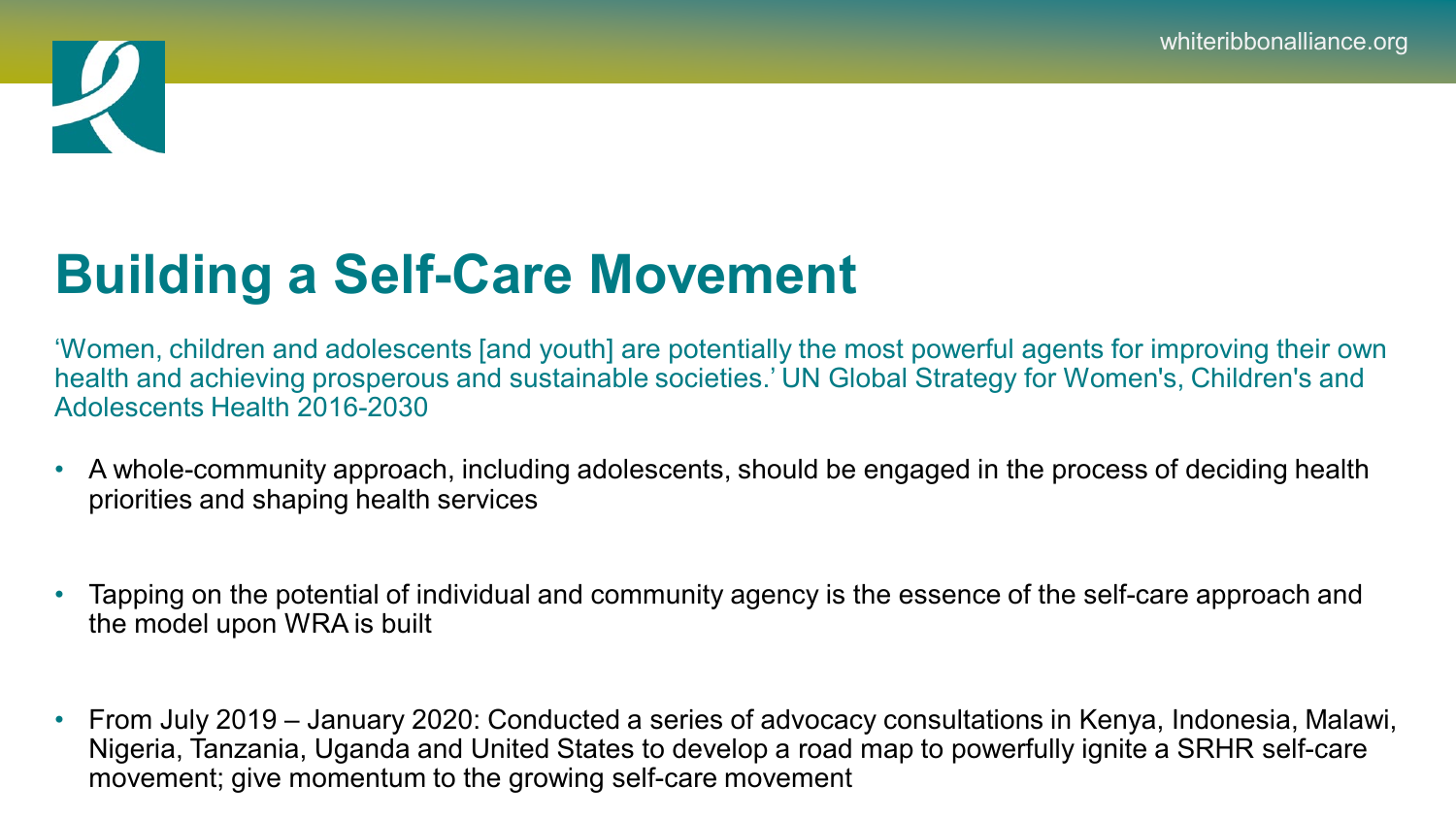

#### **MOVEMENT** PILLARS

- Increasing self-care issue salience among multi-sector global & national influence
- Advancing a comprehensive package of SRHR self-care interventions
- Enhancing community self-care literacy & demand
- Translating evidence & learnings into self-care practice & policy

#### SELF-CARE ADVOCACY **STRATEGY**

- Enabling advocacy environment
- Clear policy windows
- Self-care evidence
- Resources e.g. donor interest/support
- Presence of self-care programs
- Influence self-care champions
- Partner consortium advocates at all levels

#### GUIDING YOUTH **PRINCIPLES**

- Realizing Rights
- Empowerment
- Active Participation
- Intersectionality & **Diversity**
- Intergenerational Respect & Trust
- Integration & **Sustainability**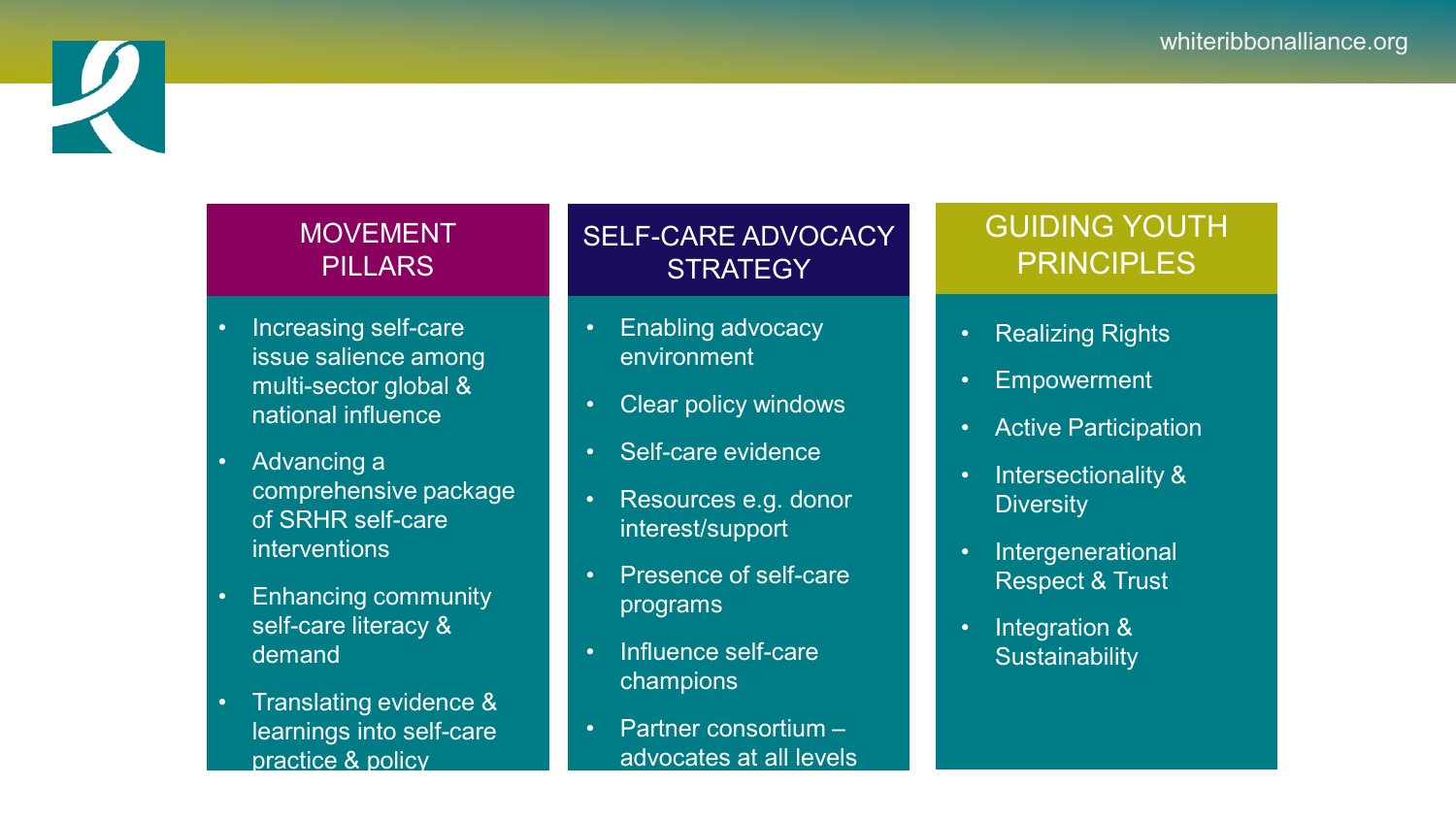#### YOUTH VOICES • Nairobi's informal settlements and Narok's pastoralist communities • Tactics: Accountability teams and citizen journalist networks • Facilitated dialogues on real youth and ASHR issues GIRLS NOT **MOTHERS** • Campaign to end teenage pregnancy • Media partnership campaign: high visibility • Convened and galvanized partners in different spaces WHAT ADOLESCENTS WANT • Participation in the What Women Want Campaign unearthed gaps around self-care needs (real and perceived) • Activation of existing youth networks to collect asks on quality SRHR • WWW results: Adolescents want adequate information on SRHR, including menstrual health and comprehensive sexuality education

KENYA